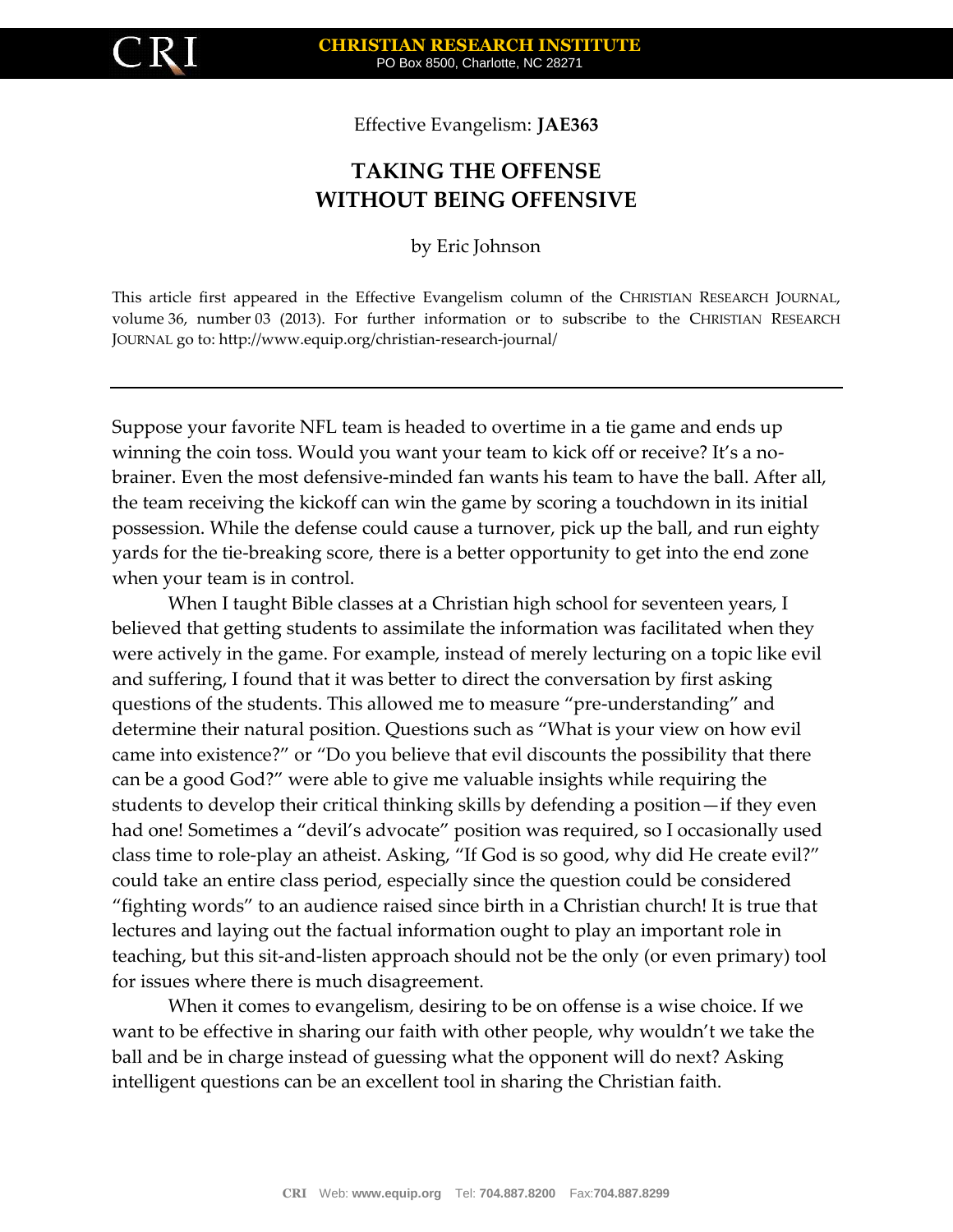**Asking the Right Questions.** This tactic is certainly not new, as the "Socratic Method"—named after the ancient Greek philosopher Socrates—has long been used to stimulate critical thinking skills. In what he calls "the queen mother of all tactics," apologist Greg Koukl believes that using questions will help the Christian stay "in the driver's seat in conversations so you can productively direct the discussion, exposing faulty thinking and suggesting more fruitful alternatives along the way."<sup>1</sup> He explains, "Sometimes the little things have the greatest impact. Using simple leading questions is an almost effortless way to introduce spiritual topics to a conversation without seeming abrupt, rude, or pushy. Questions are engaging and interactive, probing yet amicable. Most important, they keep you in the driver's seat while someone else does all the work."<sup>2</sup>

Typically I have found that almost everyone likes to think that their opinion is important. The very idea that you are asking questions—not superficial inquiries but honest questions where you really want to know what the other person is thinking can help eliminate the pressure many Christians feel, as if they somehow must be the resident experts who possess all the answers to any skeptic's inquiries. Think about how Jesus used this tactic when He dealt with people. For example, in Matthew 22:41, He set up the situation by asking the Pharisees, "What do you think about the Christ? Whose son is he?" (NIV). Or in John 5:6 when He asked the invalid at the Pool of Bethesda, "Do you want to get well?" (NIV). This question allowed Jesus to understand how badly this man wanted to be healed.<sup>3</sup> Whether you are speaking to a friend, a neighbor, a family member, or even a stranger, thoughtful questions can help guide the conversation and make it more productive than you may have ever thought possible.

Getting an evangelism encounter started can be greatly aided with questions. For example, asking, "Do you know what the gospel of Jesus Christ is?" will tell you how well this person understands Christianity.

Probably one of the most simple but effective introductory questions comes from D. James Kennedy's Evangelism Explosion, which was started in 1962. This tactic begins, "Have you come to a place in your thinking where you would know for sure that if you were to die today, you would go to heaven or is that something you would say you're still working on?"<sup>4</sup>

A similar tactic is used by evangelist Ray Comfort, who likes to start evangelism encounters by asking, "Would you consider yourself to be a good person?"<sup>5</sup> Such approaches work because many people believe—with no biblical support, of course that their perceived moral "goodness" makes them worthy for heaven. After all, they reason, there are much worse people out there, like murderers and rapists. When the standard of the law is used as a mirror, the sinner can quickly see that "there is none righteous, no, not one" (Rom. 3:10 KJV).

Imagine an alternative approach, with the Christian walking up to a stranger and pointing a finger in the person's face, loudly proclaiming, "You are a sinner who is going straight to hell, so you better turn or burn." While the words might be technically true, they promote accusation over consideration, which can easily result in anger or frustration and hinder what otherwise could have been a successful conversation.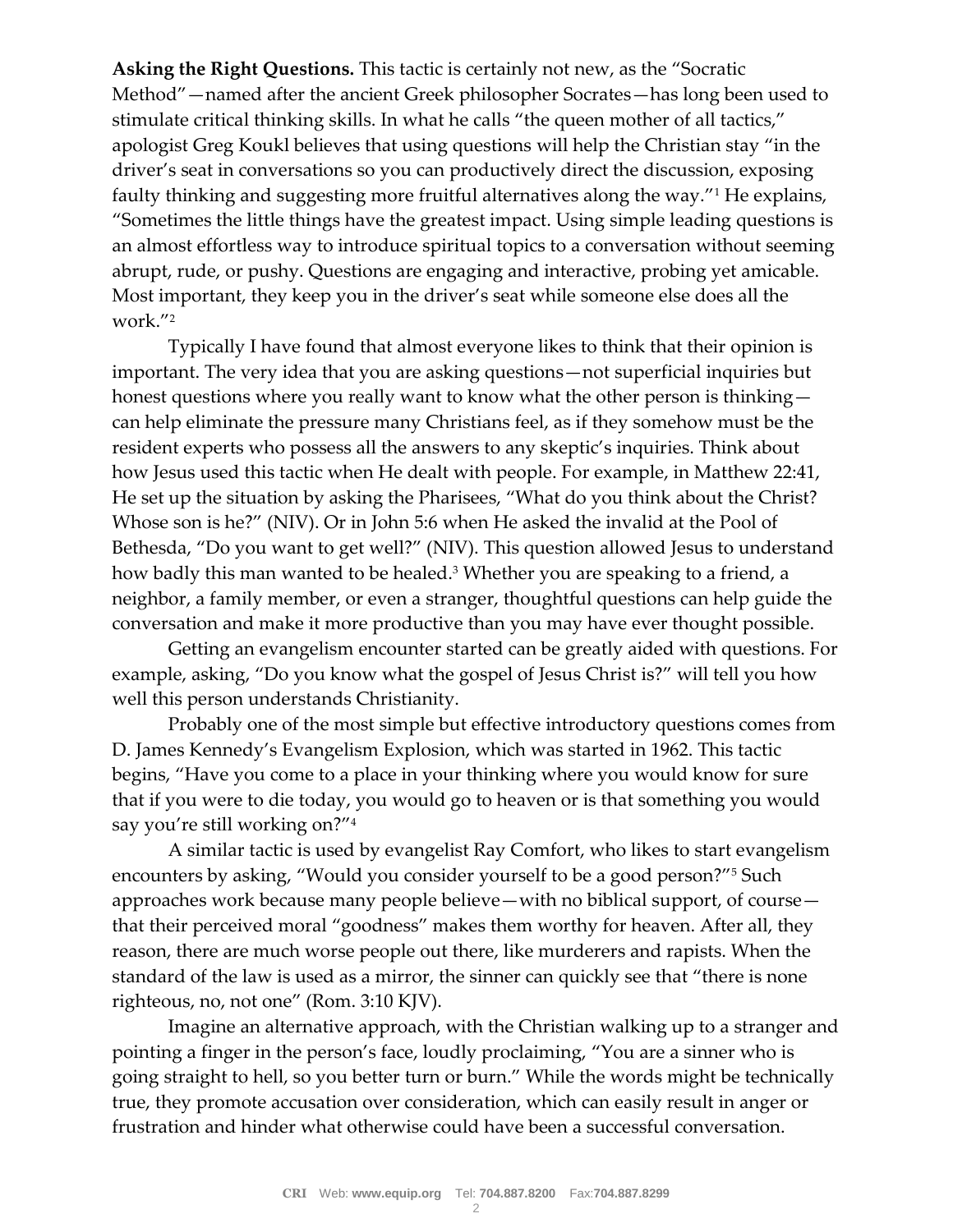Over the years, certain students in my high school Bible classes were famous for raising their hands and asking questions by which they fully intended to take the discussion off track. They knew that asking questions placed me in a defensive position, effectively giving them control of the discussion. Earlier in my teaching career, I often took the bait, which resulted in having to reschedule the next day's quiz since we didn't cover all the pertinent information. Using tangential questions is a red herring tactic.

Probably the most popular question used on Christians who are sharing the gospel is, "So what will happen to the people in Africa who never heard the gospel?" Is the Christian obligated to answer this when it is obviously used to stall the conversation? I say no. Thus, I often respond in this kind way: "That's a good question, but right now I'm talking to someone who is hearing a presentation of the Christian gospel. How about if I answer that question once we're done with the topic at hand?" The person is usually fine with my response, as I have recognized the legitimacy of the question and am not disqualifying it; all I am doing is delaying the answer. It seems fair to finish the conversation at hand before introducing any new topics. Keeping the topic focused prevents a premature punt.

Another important strategy is making sure you ask questions without sounding like you are accusing the other person. The Christian who comes across as meanspirited will lose every time. And it's vital for the believer to listen to the answers. If we don't come across as caring, most people who are feeling attacked will dig into their defensive position and not listen to any reasoning, no matter how sound it might be.

A good example of this was illustrated in a recent issue of *Christianity Today*. 6 Rosaria Champagne Butterfield, a university professor of English and women's studies who was once a self-admitted "radical"/"leftist" lesbian, was "tired of students who seemed to believe that 'knowing Jesus' meant knowing little else. Christians in particular were bad readers.... Stupid. Pointless. Menacing. That's what I thought of Christians and their god Jesus."

In 1997, Butterfield wrote a local newspaper article arguing against the Christian men's group Promise Keepers. She received so many letters—both positive and negative—that she ended up putting two empty boxes on her desk to sort the responses. She writes, "But one letter I received defied my filing system. It was from the pastor of the Syracuse Reformed Presbyterian Church. It was a kind and inquiring letter." Pastor Ken Smith encouraged her to consider questions such as: How did you arrive at your interpretations? How do you know that you are right? Do you believe in God?

According to Butterfield, this letter was different from the others who were against her view because the pastor "didn't argue with my article; rather, he asked me to defend the presuppositions that undergirded it." Although she initially threw the letter away, she later took it out of the trash and allowed it to sit on her desk, "confronting me with the world- view divide that demanded a response." Butterfield ended up becoming friends with this pastor and his wife. The positive results did not take place overnight. However, a simple letter that asked legitimate questions ended up